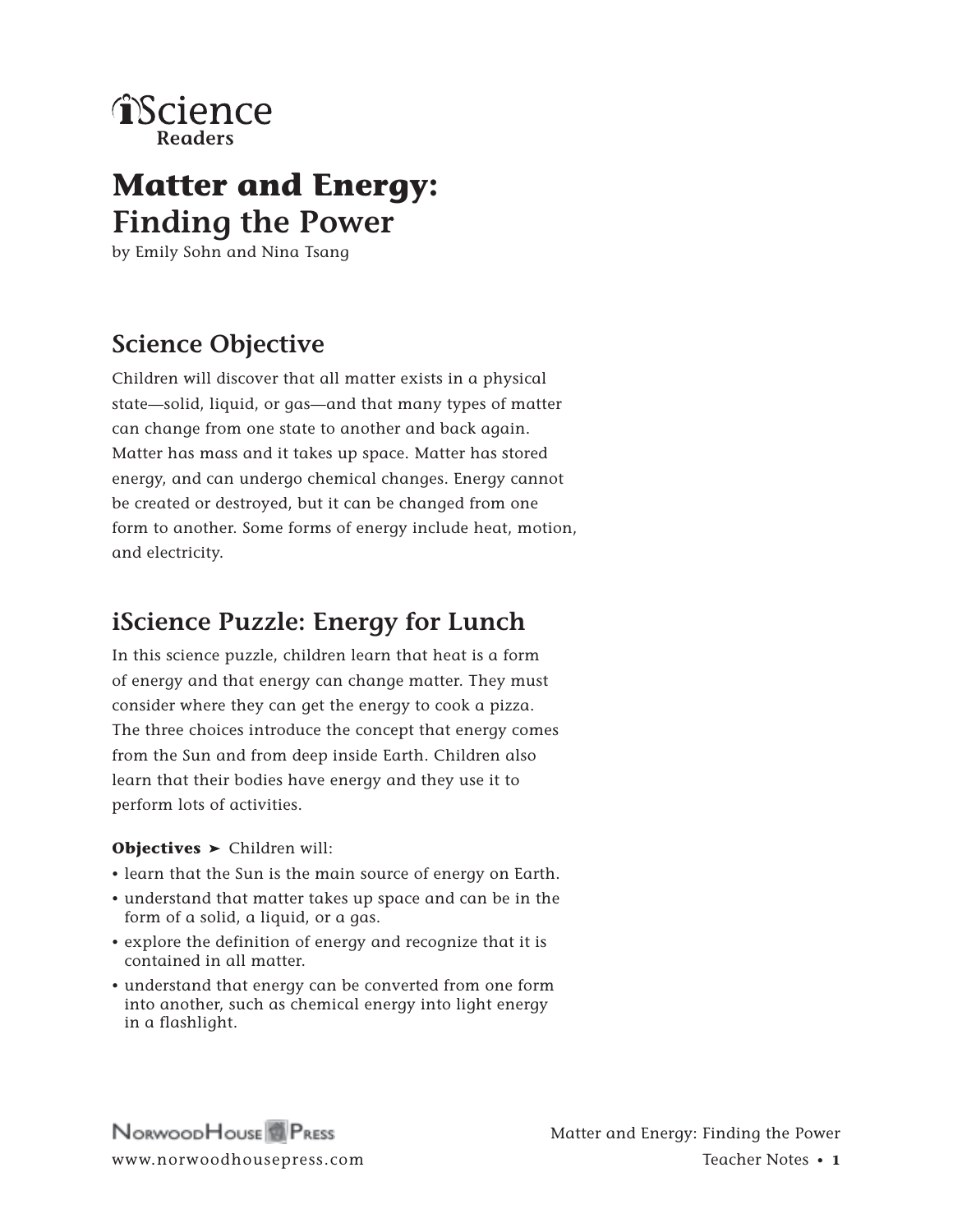## **Lesson Plan**

## Before Reading

| Investigation                                                                                                                                                                                                                    | <b>Science Concepts</b>                                                                                                                                                                                   |
|----------------------------------------------------------------------------------------------------------------------------------------------------------------------------------------------------------------------------------|-----------------------------------------------------------------------------------------------------------------------------------------------------------------------------------------------------------|
| Have children rub their hands together.<br>Explain that they have used energy to make<br>their hands warmer.                                                                                                                     | Energy is the ability to make things happen.<br>All changes in matter require energy.                                                                                                                     |
| Hold up classroom objects, such as a book, a<br>pencil, and a piece of chalk. Explain that these<br>are examples of solid matter. Ask: How much<br>space does this object take up? What would happen<br>if we heated the object? | Matter is made of moving particles. The speed at<br>which the particles move and the distance they<br>are from one another determine whether the<br>matter is in the form of a solid, a liquid, or a gas. |
| Explain that children will learn about matter, which can be in the                                                                                                                                                               |                                                                                                                                                                                                           |
| form of a solid, a liquid, or a gas. It can change from one form to                                                                                                                                                              |                                                                                                                                                                                                           |

another. Children will also learn about energy. Energy is the ability to make things happen. All matter contains stored energy. When matter changes somehow, it uses energy. The Sun is the source of all energy on Earth.

### During Reading

| Investigation                                                                                                                                                                                                                                                                                                                                                                                         | <b>Science Concepts</b>                                                                                    |
|-------------------------------------------------------------------------------------------------------------------------------------------------------------------------------------------------------------------------------------------------------------------------------------------------------------------------------------------------------------------------------------------------------|------------------------------------------------------------------------------------------------------------|
| p. 6: Ask: What happens when you exercise? How<br>does your body feel? Does it get hot? Tell children<br>that Earth, the Sun, and their bodies contain<br>thermal energy, or heat.                                                                                                                                                                                                                    | All matter has energy.                                                                                     |
| <b>pp. 7–8</b> : Ask: If you put a black T-shirt and a white<br>T-shirt in sunlight, which one would feel warmer after<br>a few minutes? Why? Explain the terms absorb and<br>reflect in terms of how colors are affected by light.                                                                                                                                                                   | Colors reflect and absorb different amounts of<br>light energy.                                            |
| pp. 9-10: Help children understand that<br>everything is made of matter. Explain that<br>matter can be a solid, a liquid, or a gas.                                                                                                                                                                                                                                                                   | All matter takes up space even if we can't see it.                                                         |
| p. 11: Pour an equal amount of water into two<br>glasses that are the same size. Then pour water<br>from one glass into another container of a<br>different size and shape. Ask: Does this container<br>have more water than the glass? If children say<br>yes, help them understand that the volume, or<br>amount, of water did not change even though its<br>shape did change in the new container. | Liquids do not have a shape of their own. Instead,<br>they take on the shape of the container they are in. |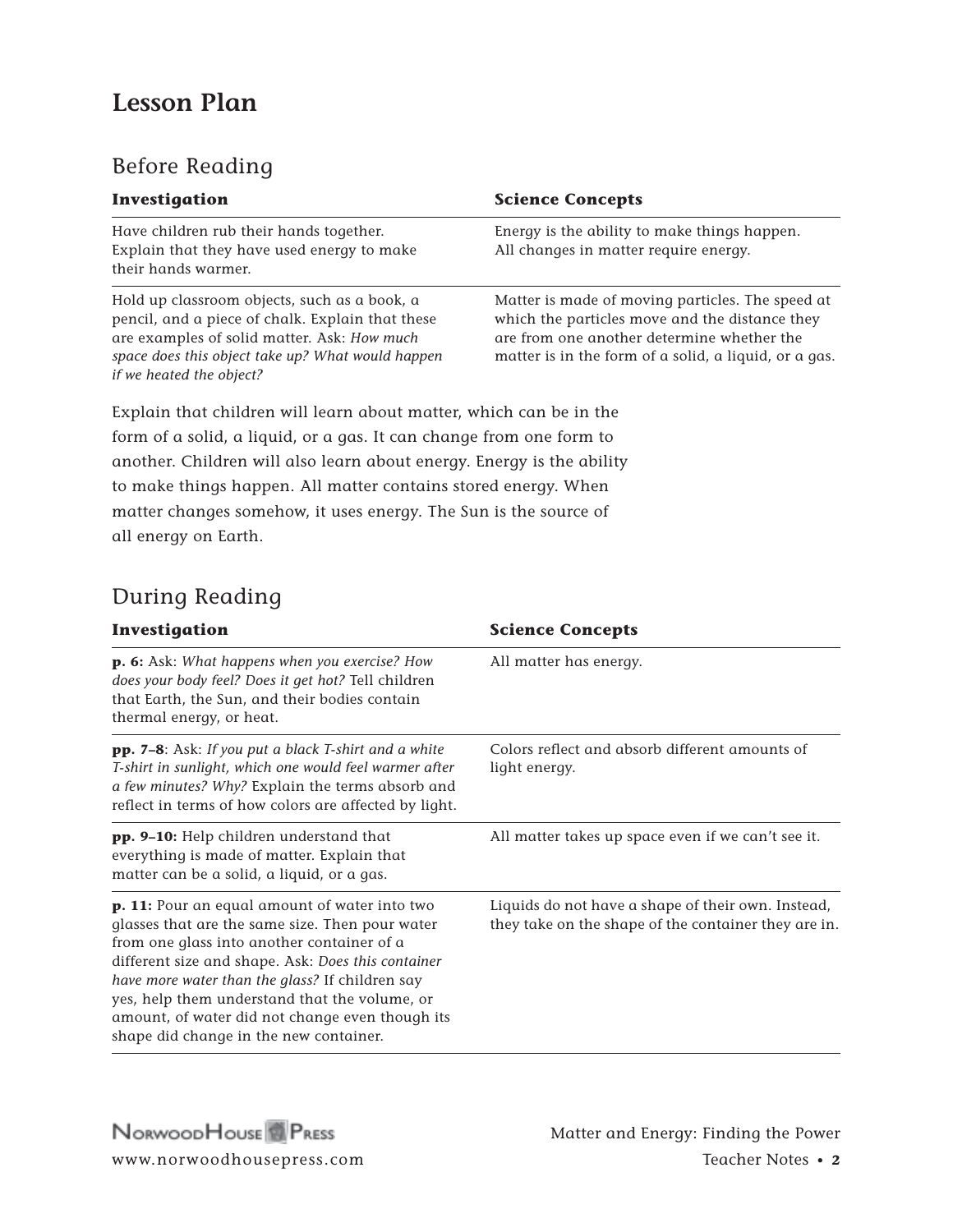### During Reading (continued)

| Investigation                                                                                                                                                                                                                                                                                                                              | <b>Science Concepts</b>                                                                                                                                                   |
|--------------------------------------------------------------------------------------------------------------------------------------------------------------------------------------------------------------------------------------------------------------------------------------------------------------------------------------------|---------------------------------------------------------------------------------------------------------------------------------------------------------------------------|
| p. 12: Refer back to the Discover Activity. Ask:<br>Does air in a bottle take up space? How do you know?                                                                                                                                                                                                                                   | Like all matter, gas has volume. That is, it takes<br>up space. A gas can expand or compress to suit<br>the available space.                                              |
| pp. 13-14: Explain that a human body in motion<br>is using energy, and some of that energy is<br>converted to heat. Energy is stored in the body<br>until it is needed.                                                                                                                                                                    | Energy is the ability to make things happen.                                                                                                                              |
| <b>pp. 15-16:</b> Ask: Can you think of any types of matter<br>that normally begin as a liquid and turn into a solid?<br>(Some examples are butter, ice cream, paint, glue.)                                                                                                                                                               | Many types of matter can change from a solid to<br>a liquid or a gas. Matter can also change in the<br>other direction, from a gas to a liquid to a solid.                |
| pp. 17-19: Write the terms energy of motion,<br>electrical energy, and chemical energy on the board.<br>Ask children to name examples of each type.<br>Write their responses under each heading.                                                                                                                                           | Stored energy can be released by a chemical<br>reaction. Energy can be carried through electric<br>current or moving objects.                                             |
| pp. 20-22: Explain that energy can be stored for<br>use at a later time. Chemical reactions release<br>energy stored in batteries and in plants and<br>animals. They release stored energy when children<br>catch a ball. To help children answer the question<br>on page 22, ask: Can you use energy again after it<br>has been released? | Matter contains stored energy that can be<br>converted into other types of energy. The Sun<br>is the main source of all energy on Earth.                                  |
| pp. 23-25: Ask: Can you think of other energy<br>transfers besides the ones discussed on these pages?                                                                                                                                                                                                                                      | Energy can be transferred from one object to<br>another, or from one type of matter to another.<br>People can capture it, store it, and put it to use at<br>a later time. |
| p. 26: Draw a cause-and-effect chart on the board.<br><b>Effect</b><br>The turbine moves<br>wires inside a magnet.<br>Cause<br><b>Effect</b><br>An energy source,<br>such as steam or<br>Electrons then move<br>falling water, turns a<br>through the wires.<br>large turbine or core.<br><b>Effect</b>                                    | Moving wires near a magnet can produce an<br>electric current. Energy can move from one place<br>to another as an electric current.                                       |
| Electricity flows<br>into homes.                                                                                                                                                                                                                                                                                                           |                                                                                                                                                                           |

**pp. 27–29:** Have children think about pizza dough and cheese topping. Ask: *How does solar energy change the matter in a pizza?*

Some solids change texture when heat is applied. Some solids melt when heat is applied.

NORWOODHOUSE<sup>N</sup> PRESS

www.norwoodhousepress.com Teacher Notes • **3** Matter and Energy: Finding the Power